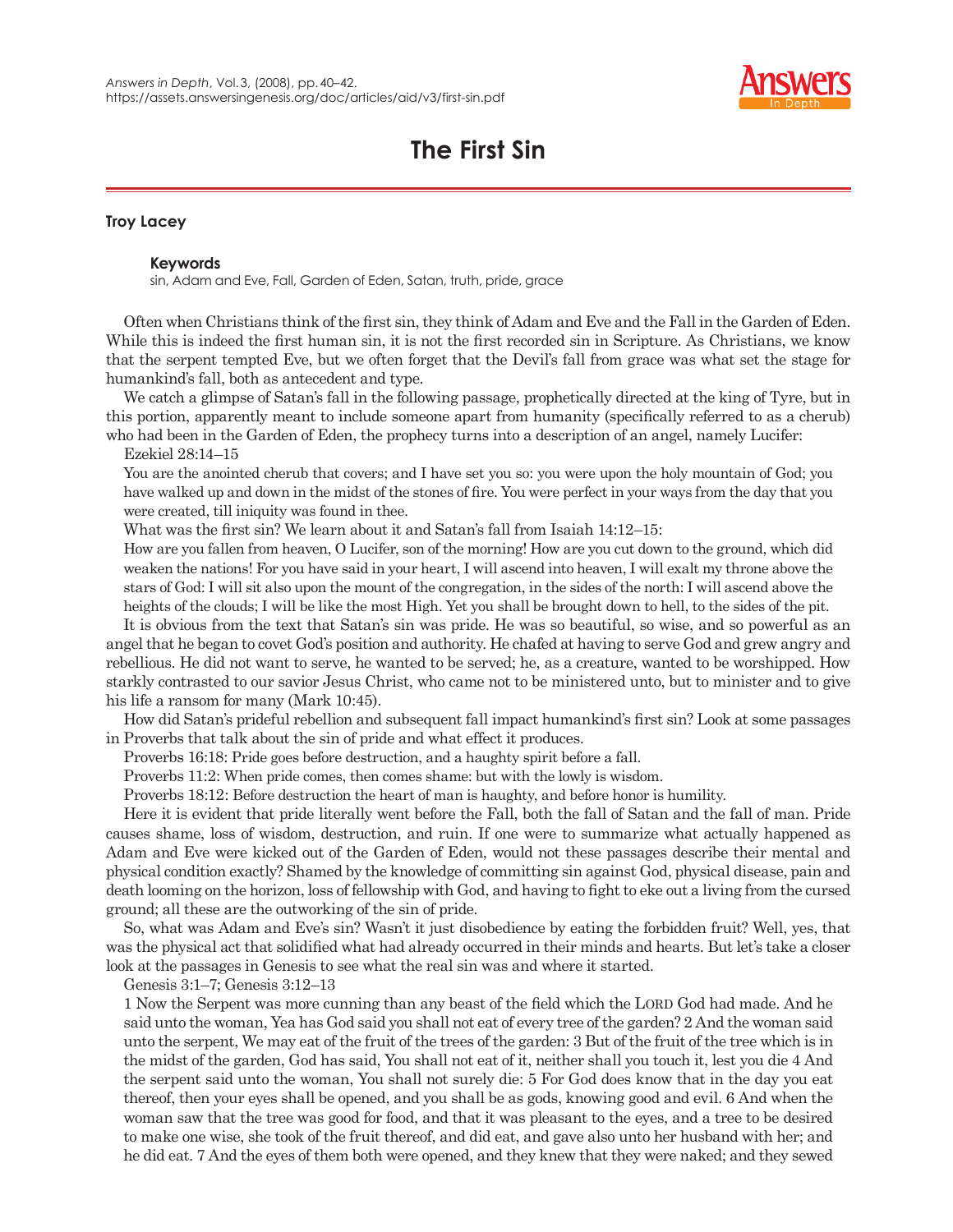fig leaves together, and made themselves aprons. 12 And the man said, the woman whom you gave to be with me, she gave me of the tree, and I did eat. 13 And the LORD God said unto the woman, What is this that you have done? And the woman said, the serpent beguiled me, and I did eat.

Let's analyze what really happened in verses 1–7. First Satan questioned God's word, then he openly lied to Eve, contradicting what God had said. Then he used the tantalizing bait that humanity could be more like God by having their eyes opened, knowing things they currently didn't know. The real heart of the situation is the statement that Eve thought the tree was good for food and desirable to make one wise. Why would she think this? God himself had told Adam (and either God himself or Adam had told Eve), that eating from the tree would only lead to death. Why would she (and subsequently Adam) accept the word of a talking serpent over the word of God? Only doubt of God's word and subsequently God's motives could have led to this tragedy.

They didn't just ignorantly decide to eat the fruit, nor did they eat it because "the Devil made them do it." Satan's outright lies and cunning half-truths brought something to the surface of Eve's mind that fateful day. She realized that to "be like gods" meant not having to serve God, it meant being equal to God. It meant that she felt as if God had deliberately kept her and Adam in the dark regarding their "divine potential." Why should they tend God's garden in Eden when they could be as gods themselves? Why should they have to obey God if they were also gods? The quickness with which Adam acquiesced to Eve's offer of the fruit may possibly show that he too harbored these same feelings, or it may mean that Adam, though knowing Eve had sinned willfully decided to throw his lot in with her by deliberately eating from the fruit. Eve had been deceived, Adam had not. In any event, we know that it was Adam's sin that was responsible for the Fall and the Curse (Romans 5:12). The sin of pride that led to Satan's fall had now infected the hearts and minds of Adam and Eve, and the result was the same: shame, loss of wisdom, ruin and death.

In verses 12 and 13, we see Adam and Eve's response to God's question. We see the sin of pride showing through in their replies. This isn't just a pass-the-buck response on their part; look at whom they really blamed for their actions: "The serpent deceived me," said Eve; "The woman you gave to be with me enticed me," said Adam. They almost seem to say that if they had been God things would have been different; therefore, it's all God's fault. These are not the responses of broken and contrite hearts, they are the responses of a proud and willful people caught in the act of rebellion against God.

What is still man's most prevalent sin? Little has changed since the Fall. Man is still a creature consumed with pride. We read in Romans 1:18–21 the current condition of mankind:

For the wrath of God is revealed from heaven against all ungodliness and unrighteousness of men, who hold the truth in unrighteousness; Because that which may be known of God is manifest in them; for God has showed it unto them. For the invisible things of Him from the creation of the world are clearly seen, being understood by the things that are made, even His eternal power and Godhead; so that they are without excuse: Because that, when they knew God, they glorified him not as God, neither were thankful; but became vain in their imaginations, and their foolish heart was darkened.

Why does mankind suppress the truth? Why does he not glorify God? Why is he unthankful? Why is his imagination vain and his heart darkened? Because he does not glorify God as God. Mankind wants to glorify himself as God. We want to be the sole decision maker and sole authority in our life. We want nothing to do with a creator God to whom we should owe allegiance. If only we could come up with some natural explanation for everything we see around us, if only we could ignore our conscience, if only we could forget past history that clearly shows divine intervention, then we could rationalize away God and make gods of ourselves. Isn't this exactly what we see today? Now we have evolution, moral relativism, humanism, revisionist history, and all other attempts to willfully hold God's revealed truth at arms length. Truly our sinful human pride knows no bounds!

The Lord knows where his creatures are most prone to err, and pride is a many-headed hydra that infects all of humanity. In fact, we could make a case for pride being the fountainhead of all other sins. Anger, hate, jealousy, and ingratitude all stem from pride; something we wanted to happen did not happen and we feel offended, our pride is wounded and our emotions are stirred to cause us to act sinfully. One could even make the case that "the love of money is the root of all [kinds of] evil" passage in 1 Timothy 6:10 really deals with the sin of pride as well. We know that covetousness is the same as idolatry (Ephesians 5:5), and idolatry is the sin of creating our own god by being too proud and stubborn to worship the True God. Consider the following verses in Proverbs that reflect God's attitude toward pride.

Proverbs 6:16–19

These six things does the LORD hate: yea, seven are an abomination unto him: A proud look, a lying tongue, and hands that shed innocent blood, a heart that devises wicked imaginations, feet that are swift in running to mischief, a false witness that speaks lies, and he that sows discord among brethren.